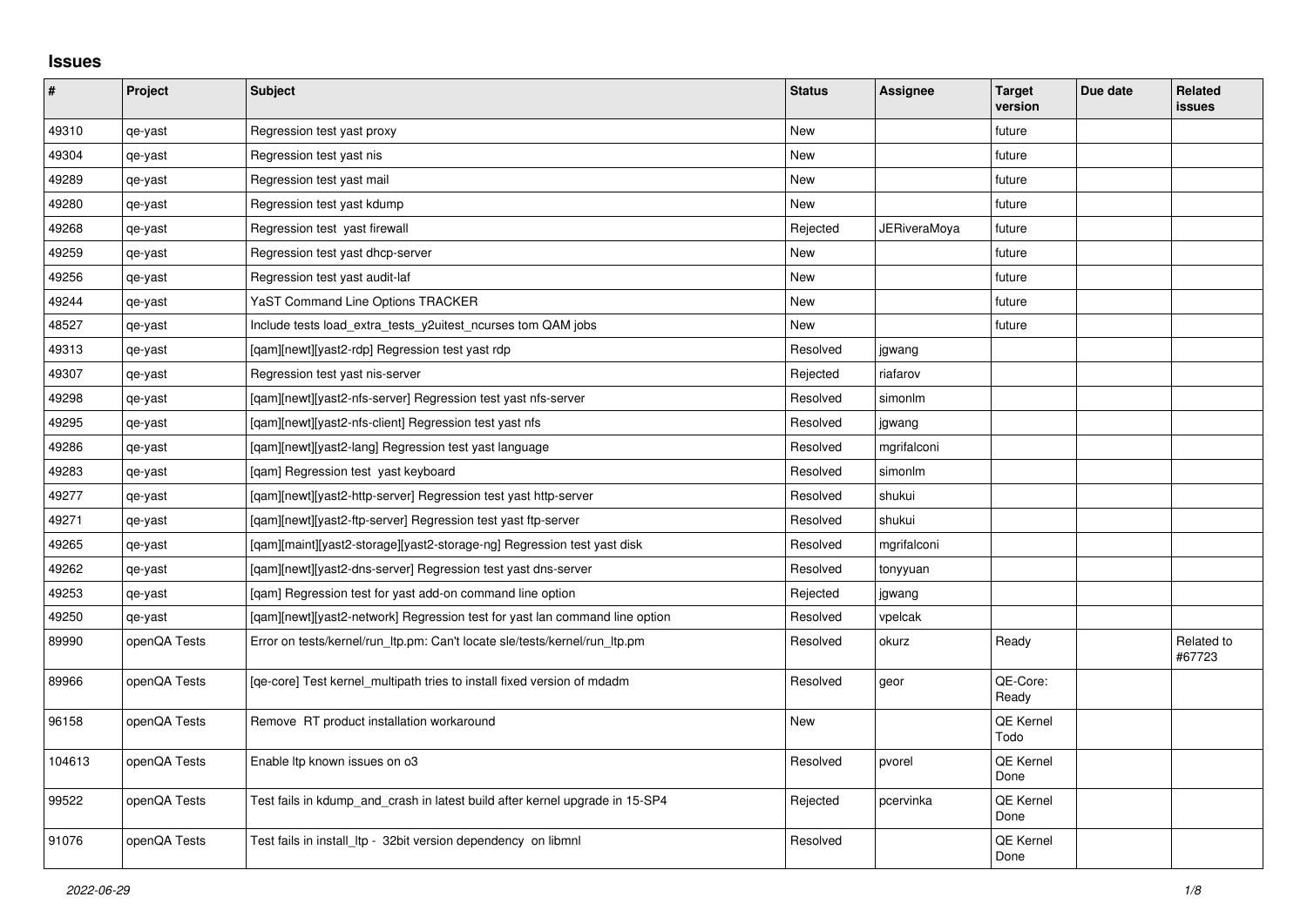| $\vert$ # | Project      | <b>Subject</b>                                                                        | <b>Status</b> | <b>Assignee</b> | <b>Target</b><br>version | Due date | Related<br><b>issues</b>  |
|-----------|--------------|---------------------------------------------------------------------------------------|---------------|-----------------|--------------------------|----------|---------------------------|
| 73207     | openQA Tests | [kernel] Test fails in tuned - incorrect profile                                      | Rejected      | pcervinka       | <b>QE Kernel</b><br>Done |          |                           |
| 73099     | openQA Tests | [kernel][powervm] Test fails in install_klp_product - console is not switched         | Resolved      | pcervinka       | QE Kernel<br>Done        |          |                           |
| 67315     | openQA Tests | [kernel][blktests] test fails in boot to desktop - YAML schedule not ready for s390x  | Rejected      |                 | QE Kernel<br>Done        |          |                           |
| 66203     | openQA Tests | [kernel][ltp] test fails in ioctl_loop05 - LOOP_SET_DIRECT_IO succeeded unexpectedly  | Resolved      |                 | <b>QE Kernel</b><br>Done |          |                           |
| 66188     | openQA Tests | [kernel] test fails in boot Itp - increase timeout                                    | Resolved      | pcervinka       | QE Kernel<br>Done        |          |                           |
| 66007     | openQA Tests | [kernel] Add ASSET 1 variable back for PowerVM and baremetal jobs                     | Rejected      |                 | QE Kernel<br>Done        |          | Related to<br>#65627      |
| 65067     | openQA Tests | [kernel] test fails in clone301                                                       | Resolved      | metan           | <b>QE Kernel</b><br>Done |          |                           |
| 65001     | openQA Tests | SUT will stay in shutdown after reboot command on s390 svirt backend                  | Rejected      |                 | QE Kernel<br>Done        |          | Is duplicate of<br>#62240 |
| 64030     | openQA Tests | [kernel][ltp]spvm] test fails in boot_ltp - Not finished boot                         | Resolved      | pcervinka       | <b>QE Kernel</b><br>Done |          |                           |
| 63943     | openQA Tests | [kernel][ltp] test fails in pkey01 - Setup hugepages before test execution            | Resolved      | pcervinka       | QE Kernel<br>Done        |          | Related to<br>#63610      |
| 63610     | openQA Tests | [kernel][ltp][spvm] - test fails in pkey01 on spvm                                    | Resolved      | pcervinka       | <b>QE Kernel</b><br>Done |          | Related to<br>#63943      |
| 60818     | openQA Tests | [kernel] test fails in kdump and crash - password prompt is not catched               | Resolved      | pcervinka       | QE Kernel<br>Done        |          |                           |
| 60746     | openQA Tests | [kernel] test fails in boot_to_desktop - increase timeout after password              | Resolved      | pcervinka       | <b>QE Kernel</b><br>Done |          |                           |
| 60449     | openQA Tests | [kernel] test fails in kdump and crash - test is disabling kdump                      | Rejected      | pcervinka       | QE Kernel<br>Done        |          |                           |
| 60326     | openQA Tests | [kernel] test fails in multipath - update schedule                                    | Resolved      | pcervinka       | QE Kernel<br>Done        |          |                           |
| 60182     | openQA Tests | [kernel][spvm] test fails in lvm no separate home - update needles                    | Resolved      | pcervinka       | QE Kernel<br>Done        |          |                           |
| 60083     | openQA Tests | [kernel][functional] - test fails in boot_to_desktop - password is not entered        | Resolved      | pcervinka       | <b>QE Kernel</b><br>Done |          |                           |
| 59954     | openQA Tests | [kernel][spvm] test fails in qa_test_klp - git should be git-core                     | Resolved      | pcervinka       | QE Kernel<br>Done        |          |                           |
| 59843     | openQA Tests | [spvm][kernel][openga] test fails in coredump collect - multiple select console fails | Resolved      | pcervinka       | QE Kernel<br>Done        |          | Related to<br>#60497      |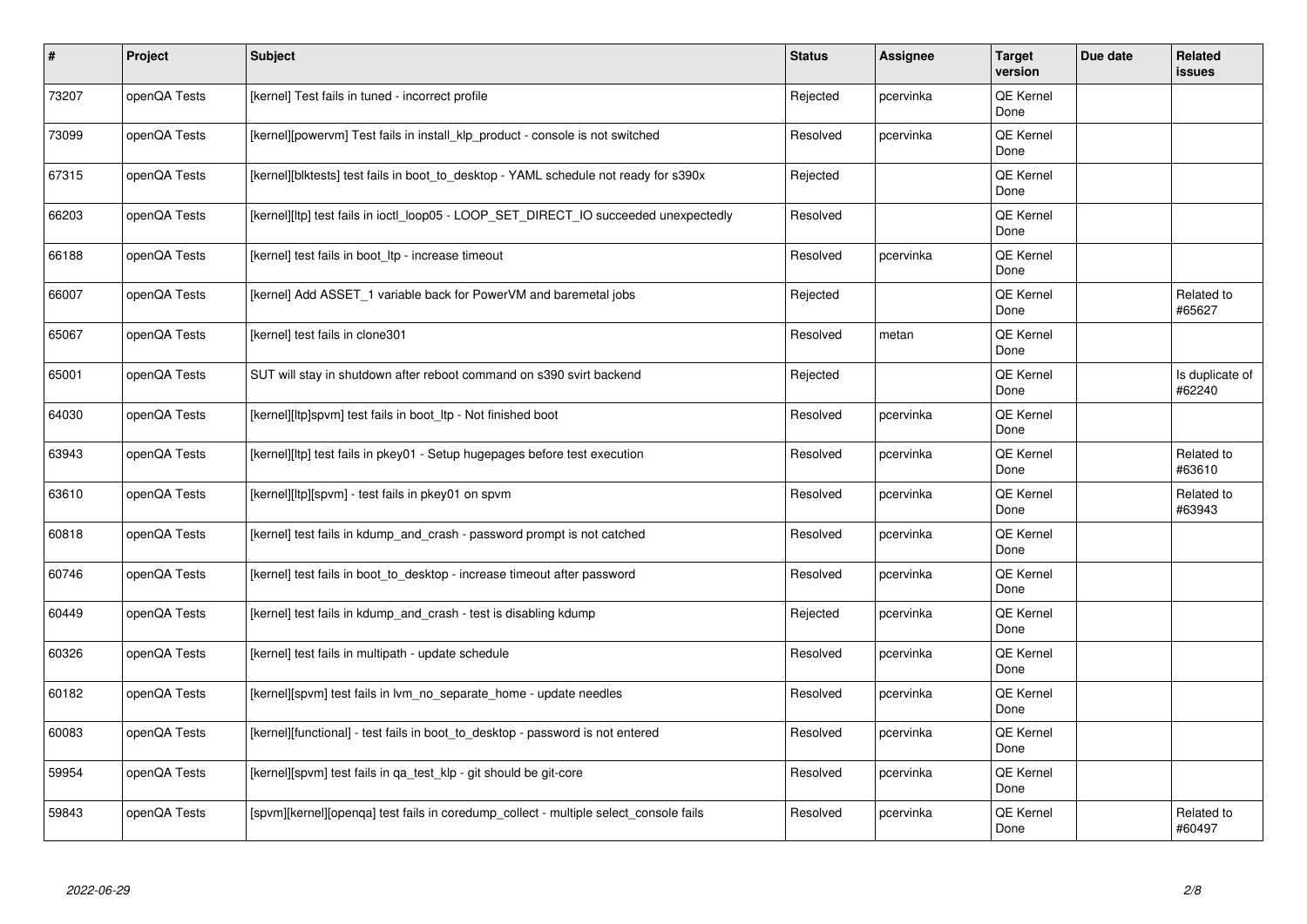| $\vert$ # | Project      | Subject                                                                                                        | <b>Status</b> | Assignee  | <b>Target</b><br>version | Due date | Related<br>issues                                                                                  |
|-----------|--------------|----------------------------------------------------------------------------------------------------------------|---------------|-----------|--------------------------|----------|----------------------------------------------------------------------------------------------------|
| 59226     | openQA Tests | [kernel]ltp][spvm][sporadic] test fails in boot_ltp - cat /tmp/ver_linux_before.txt timeout                    | Resolved      | pcervinka | QE Kernel<br>Done        |          | Related to<br>#59190                                                                               |
| 59223     | openQA Tests | [kernel][spvm][sporadic] test fails in boot_ltp - timeout/slow boot                                            | Rejected      | pcervinka | QE Kernel<br>Done        |          |                                                                                                    |
| 58871     | openQA Tests | [spvm][kernel][functional] Shutdown check not implemented for spvm backend                                     | Resolved      | pcervinka | QE Kernel<br>Done        |          |                                                                                                    |
| 58295     | openQA Tests | [kernel][sporadic] test fails in kdump_and_crash - password is entered too early                               | Rejected      | pcervinka | QE Kernel<br>Done        |          |                                                                                                    |
| 57329     | openQA Tests | [kernel][functional] PowerVM console is not active all the time                                                | Resolved      | pcervinka | QE Kernel<br>Done        |          | Related to<br>#54617,<br>Related to<br>#58220,<br>Related to<br>#14626, Has<br>duplicate<br>#62819 |
| 57224     | openQA Tests | [kernel] - test fails in kdump_and_crash - pasword is not entered before grub                                  | Resolved      | pcervinka | QE Kernel<br>Done        |          |                                                                                                    |
| 56615     | openQA Tests | [kernel] test fails in tuned - error message for perf_bias failure is different on SLE15-SP1                   | Resolved      | pcervinka | QE Kernel<br>Done        |          |                                                                                                    |
| 55166     | openQA Tests | [spvm][ppc][serial] test fails in kdump_and_crash - no response from serial                                    | Closed        | pcervinka | QE Kernel<br>Done        |          |                                                                                                    |
| 54416     | openQA Tests | [kernel][ltp] Setup GitLab CI for LTP daily builds                                                             | Closed        | pcervinka | QE Kernel<br>Done        |          |                                                                                                    |
| 54275     | openQA Tests | [kernel]kotd][ltp][s390x] test fails in install_ltp - failure after install_kotd, console issue                | Closed        | pcervinka | QE Kernel<br>Done        |          | Related to<br>#54260                                                                               |
| 53294     | openQA Tests | [kernel][ltp] test fails in boot_ltp - incorrect kernel name provided                                          | Closed        | pcervinka | QE Kernel<br>Done        |          | Related to<br>#51743                                                                               |
| 53165     | openQA Tests | [kernel][installation][lvm] test fails in lvm_no_separate_home - update lvm installation part for<br>sle12-sp5 | Closed        | pcervinka | QE Kernel<br>Done        |          |                                                                                                    |
| 52409     | openQA Tests | [sle][kernel][textmode][ppc] test fails in system_role - installation fail during system_role selection        | Resolved      | pcervinka | QE Kernel<br>Done        |          |                                                                                                    |
| 51365     | openQA Tests | [research] Named pipe /dev/sshserial missing lines on first use                                                | Resolved      | pcervinka | QE Kernel<br>Done        |          |                                                                                                    |
| 50243     | openQA Tests | [kernel] - test fails in trinity - test is not designed to be run on ooo                                       | Resolved      | pvorel    | QE Kernel<br>Done        |          | Related to<br>#50525                                                                               |
| 76933     | openQA Tests | [opensuse] Add clojure test to Tumbleweed                                                                      | New           | pcervinka | QE Kernel<br>Current     |          |                                                                                                    |
| 40547     | openQA Tests | [qam][opensuse] test fails in updates_packagekit_kde - job timeout                                             | Resolved      | pcervinka | Done                     |          |                                                                                                    |
| 40181     | openQA Tests | [network] test fails in before_test - wicked basic test fails on 15SP1                                         | Resolved      | pcervinka | Done                     |          |                                                                                                    |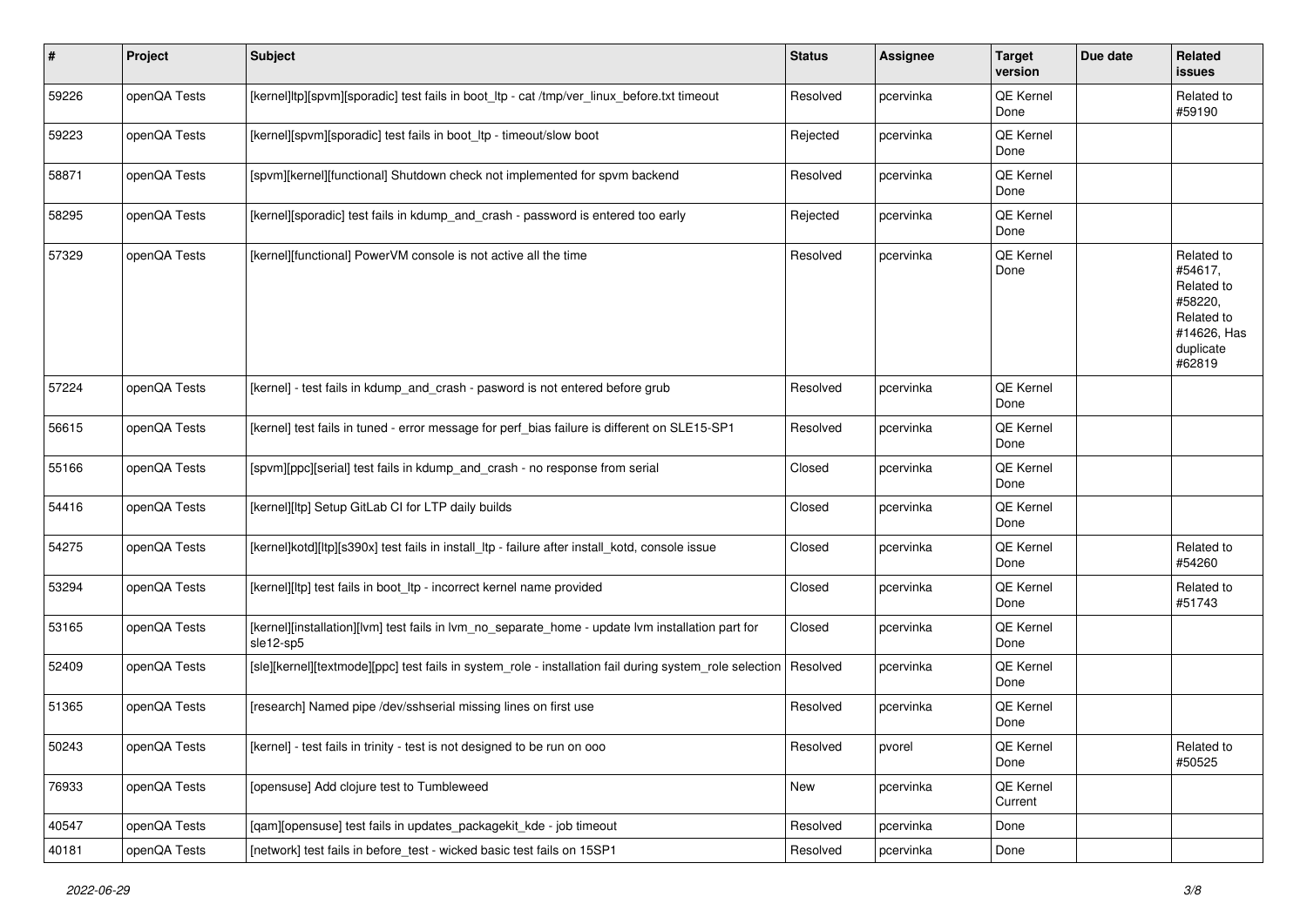| $\vert$ # | <b>Project</b> | <b>Subject</b>                                                                                           | <b>Status</b> | <b>Assignee</b> | <b>Target</b><br>version | Due date   | Related<br>issues                              |
|-----------|----------------|----------------------------------------------------------------------------------------------------------|---------------|-----------------|--------------------------|------------|------------------------------------------------|
| 39887     | openQA Tests   | [kernel] [sle] [network] test fails in before_test - network failure                                     | Resolved      | pcervinka       | Done                     |            |                                                |
| 39536     | openQA Tests   | [gam] test fails in patch and reboot - add missing variables for gam test issues                         | Resolved      | pcervinka       | Done                     |            |                                                |
| 38261     | openQA Tests   | [gam] test fails in keymap or locale - tested text not written in console                                | Rejected      | pcervinka       | Done                     |            |                                                |
| 38135     | openQA Tests   | [gam] [sle15] test fails in userspace bind - ga test bind is not updated for SLE15                       | Resolved      | pcervinka       | Done                     |            |                                                |
| 38000     | openQA Tests   | [sle15] [qam] test fails in bootloader_s390 - Could not retrieve required variable REPO_0                | Rejected      |                 | Done                     |            |                                                |
| 37925     | openQA Tests   | [QAM] [SLE 15] Make SLE-HPC product installation compatible with QAM update flow                         | Resolved      | pcervinka       | Done                     |            |                                                |
| 98541     | openQA Tests   | [qe-core][kernel] Steps in case of s390 failures                                                         | <b>New</b>    |                 |                          |            | Related to<br>#97532,<br>Related to<br>#105049 |
| 67108     | openQA Tests   | [gam] test fails in install - incorrect job configuration XFSTESTS REPO                                  | Resolved      | dzedro          |                          |            |                                                |
| 50459     | openQA Tests   | [qam][blue][leap] test fails in updates_packagekit_gpk - fail after update                               | Resolved      | pcervinka       |                          |            |                                                |
| 50387     | openQA Tests   | [gam][blue] - test fails in updates packagekit kde                                                       | Resolved      | pcervinka       |                          |            |                                                |
| 50309     | openQA Tests   | [gam][blue][leap][opensuse] Update online repos behavior to activate online repositories                 | Resolved      | pcervinka       |                          |            | <b>Blocks #39449</b>                           |
| 50045     | openQA Tests   | [gam][blue][sle] - Fix type password to accept parameters and pass them to the inner call<br>type_string | Resolved      | pcervinka       |                          |            | Related to<br>#49655                           |
| 49673     | openQA Tests   | [gam] test fails in zypper docker - increase timeout for zypper docker operation                         | Resolved      |                 |                          |            |                                                |
| 49646     | openQA Tests   | [qam][s390] test fails in installation - system will not boot and login screen is not reached            | Rejected      |                 |                          |            |                                                |
| 49628     | openQA Tests   | [qam] test fails in setup_online_repos - missing configure online repositories                           | Rejected      | pcervinka       |                          |            | Related to<br>#39449                           |
| 49418     | openQA Tests   | [ge-asg][gem] test fails in cluster md                                                                   | Resolved      | jadamek         |                          |            |                                                |
| 49217     | openQA Tests   | [gam][kernel][aarch64][sle] kdump is not scheduled for aarch64                                           | Resolved      | pcervinka       |                          |            |                                                |
| 49121     | openQA Tests   | [gam][kernel][multipath][aarch64] Qemu fails setup multipath on gemu aarch64                             | Resolved      | pcervinka       |                          |            |                                                |
| 48530     | openQA Tests   | [qam] Test fails in update_install for networkmager update on ppc64le and s390                           | Rejected      | pcervinka       |                          |            |                                                |
| 48524     | openQA Tests   | [qam][ha] Test fails during iscsi client setup - host: command not found                                 | Resolved      | pcervinka       |                          |            | Has duplicate<br>#48302                        |
| 48467     | openQA Tests   | [qam][sle] test fails in zypper_lifecycle_toolchain - increase timeout for installation                  | Resolved      | martinsmac      |                          | 2019-03-16 | Is duplicate of<br>#47228                      |
| 48362     | openQA Tests   | [gam] test fails in supportutils - remove pam check                                                      | Resolved      | hurhai          |                          |            |                                                |
| 48308     | openQA Tests   | [gam][kernel] test fails in kernel multipath - missing python2 module                                    | Rejected      | pcervinka       |                          |            |                                                |
| 46895     | openQA Tests   | [gam] test fails in dracut - output not matched on 15SP1                                                 | Resolved      | pstivanin       |                          | 2019-01-31 | Related to<br>#47417                           |
| 46109     | openQA Tests   | [qam] test fails in addon_products_via_SCC_yast2                                                         | Resolved      | dheidler        |                          |            | Related to<br>#44252                           |
| 44696     | openQA Tests   | [qam] test fails in sshd - user password is weak                                                         | Resolved      | pdostal         |                          |            |                                                |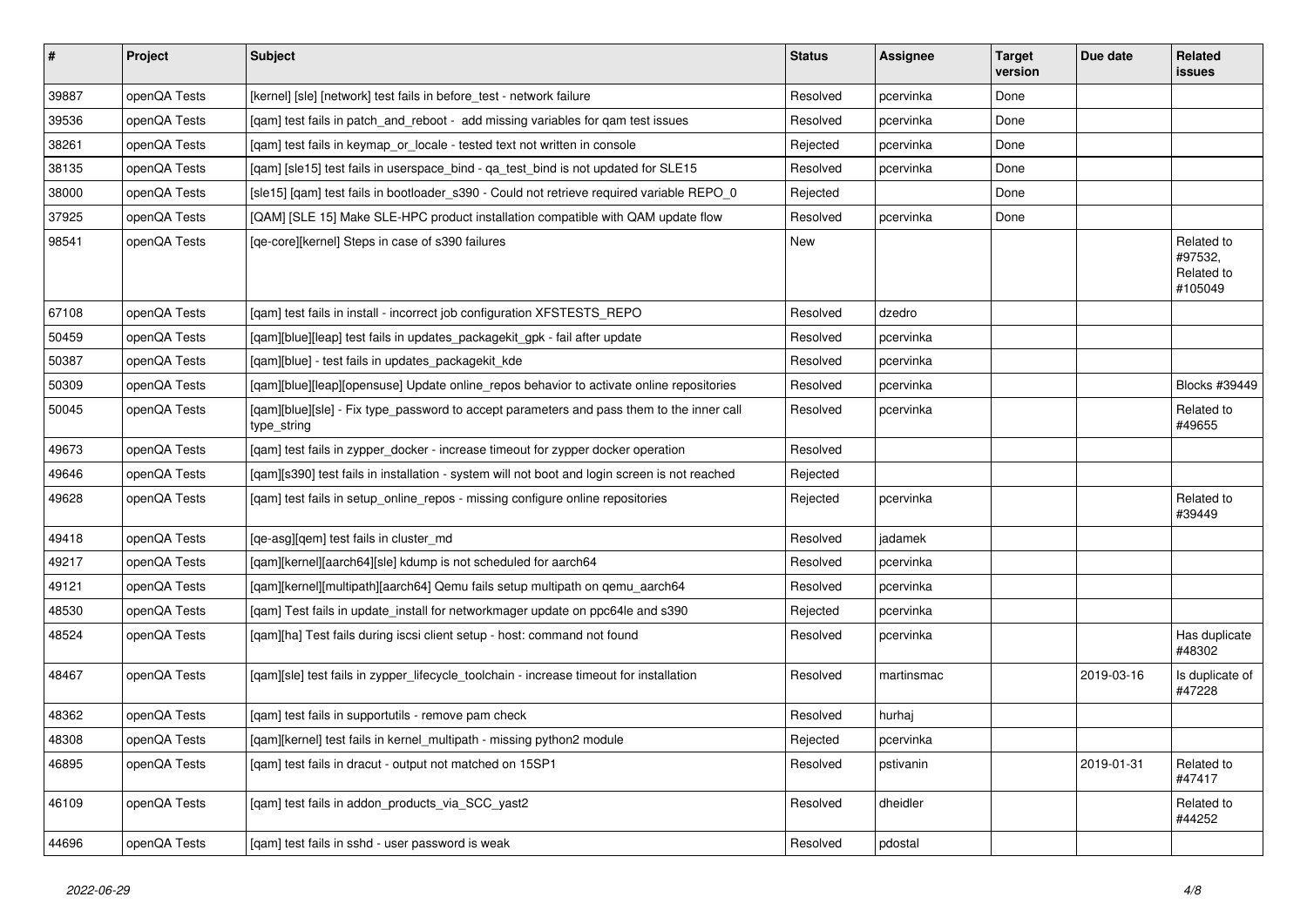| #     | Project      | <b>Subject</b>                                                                                                  | <b>Status</b> | <b>Assignee</b> | <b>Target</b><br>version | Due date | <b>Related</b><br>issues                      |
|-------|--------------|-----------------------------------------------------------------------------------------------------------------|---------------|-----------------|--------------------------|----------|-----------------------------------------------|
| 41396 | openQA Tests | [qam] Revise updates_packagekit_kde                                                                             | Rejected      | pcervinka       |                          |          | Related to<br>#41030.<br>Related to<br>#36138 |
| 41030 | openQA Tests | [qam] test fails in updates_packagekit_kde - zypper update requires additional install step                     | Resolved      | pcervinka       |                          |          | Related to<br>#41396                          |
| 40418 | openQA Tests | [qam][functional][sle] test fails in select_patterns_and_packages                                               | Resolved      | riafarov        |                          |          | Related to<br>#38870                          |
| 40259 | openQA Tests | [gam] test fails in libreoffice mainmenu components - needle fail at base-install                               | Resolved      | vuanren10       |                          |          |                                               |
| 38192 | openQA Tests | [qam] [sle] test fails in firefox_flashplayer - tracking protection information is present                      | Rejected      | bfilho          |                          |          |                                               |
| 38183 | openQA Tests | [qam] [sle15] test fails in userspace_net_snmp - Error opening specified endpoint<br>"udp:localhost:"           | Rejected      |                 |                          |          |                                               |
| 38180 | openQA Tests | [qam] [sle15] test fails in userspace_systemd - update test suite for sle15                                     | Rejected      | itzhao          |                          |          |                                               |
| 38138 | openQA Tests | [qam] [sle15] test fails in userspace_coreutils - qa_test_coreutils not properly updated for sle15              | Resolved      |                 |                          |          |                                               |
| 38129 | openQA Tests | [qam] [sle15] test fails in userspace_apparmor - suite qa_test_apparmor not updated for sle15                   | Resolved      |                 |                          |          | Related to<br>#43982                          |
| 38069 | openQA Tests | [qam] [sle] [functional] test fails in pidgin_IRC - failure after check_screen change                           | Resolved      | okurz           |                          |          |                                               |
| 38066 | openQA Tests | [qam] [sle] [functional] test fails in application_starts_on_login - failure after check_screen<br>change       | Resolved      | okurz           |                          |          |                                               |
| 38003 | openQA Tests | [qam] [sle15] test fails in scc_registration - no candidate needle with tag(s)<br>'scc-module-%REQUIRED_ADDONS% | Rejected      |                 |                          |          |                                               |
| 37979 | openQA Tests | [SLE] test fails in updates_packagekit_gpk - gpk-update-viewer doesn't start                                    | Resolved      | riafarov        |                          |          | Related to<br>#31954                          |
| 37928 | openQA Tests | [QAM] [SLE 15] Migrate Itp tests in Updates to new runner                                                       | Resolved      | osukup          |                          |          |                                               |
| 37438 | openQA Tests | [qam] test fails in kernel_ltp_fs - issue in qa_testsuite                                                       | Rejected      | pcervinka       |                          |          |                                               |
| 37093 | openQA Tests | [qam] test fails in evolution_mail_imap - remove workaround for bsc#1049387                                     | Resolved      | pcervinka       |                          |          |                                               |
| 34693 | openQA Tests | [qam] test fails in install_update - missing INCIDENT_PATCH                                                     | Rejected      | osukup          |                          |          |                                               |
| 34288 | openQA Tests | [qam] test fails in zypper_info - zypper_info shouldn't be started                                              | Resolved      | riafarov        |                          |          | Related to<br>#32038                          |
| 34258 | openQA Tests | [gam][sle] test fails in updates packagekit gpk                                                                 | Resolved      |                 |                          |          |                                               |
| 34255 | openQA Tests | [sle] test fails in kdump_and_crash - fail related to ruby2.1-rubygem-nokogiri                                  | Resolved      | mgriessmeier    |                          |          | Related to<br>#34777                          |
| 33643 | openQA Tests | [qam][ha] test fails in ha_cluster_init - scp failure                                                           | Resolved      | pcervinka       |                          |          |                                               |
| 33469 | openQA Tests | [gam] test fails in dstat - clean/update needles for dstat-fileoutput                                           | Resolved      | pcervinka       |                          |          | Related to<br>#32719                          |
| 33451 | openQA Tests | [qam] test fails in dstat - package not available on SP1                                                        | Rejected      | pcervinka       |                          |          |                                               |
| 32896 | openQA Tests | [sle] test fails in pdsh slave                                                                                  | Rejected      | pcervinka       |                          |          |                                               |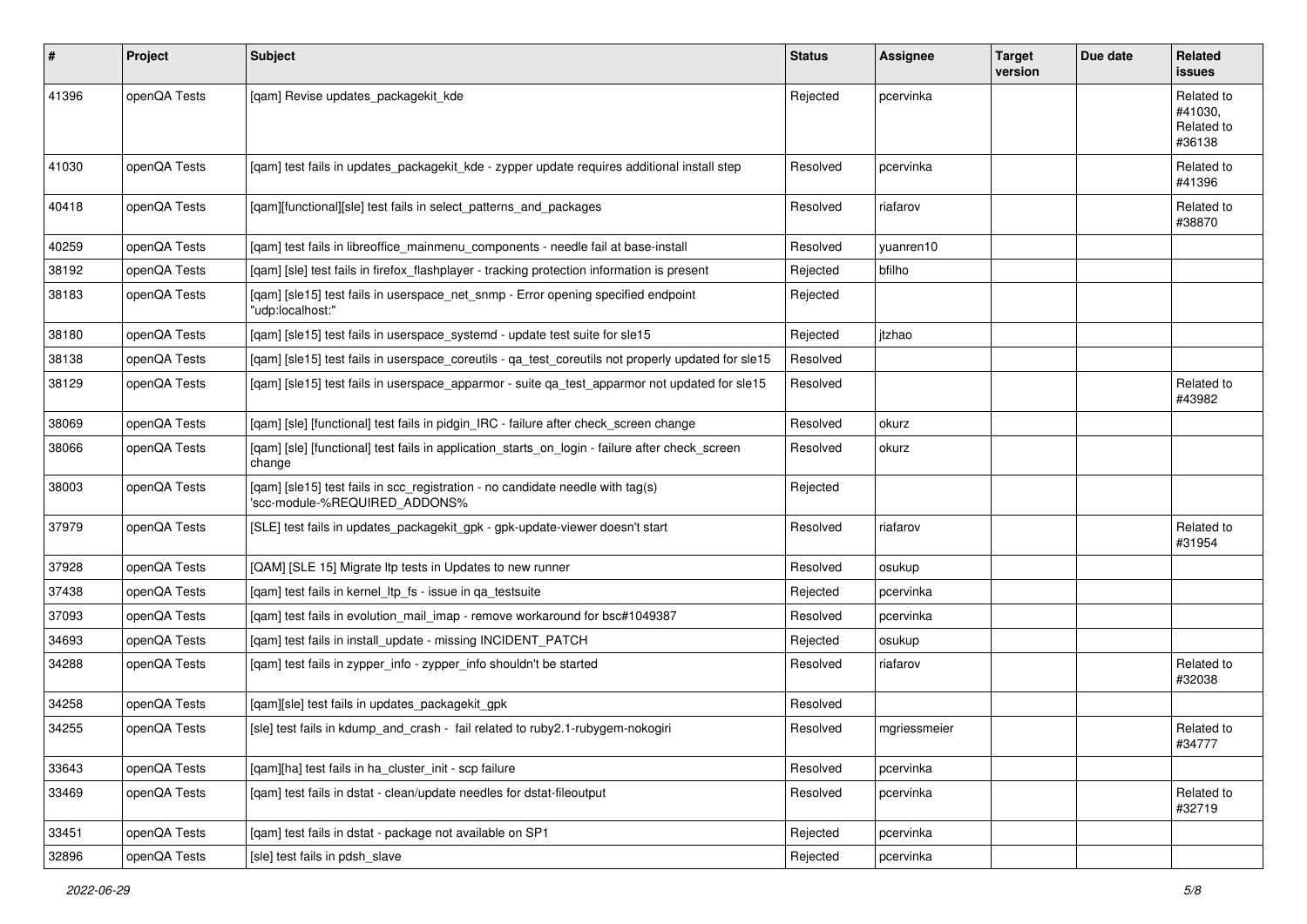| $\vert$ # | Project      | Subject                                                                           | <b>Status</b> | Assignee    | <b>Target</b><br>version | Due date | Related<br>issues    |
|-----------|--------------|-----------------------------------------------------------------------------------|---------------|-------------|--------------------------|----------|----------------------|
| 32716     | openQA Tests | [qa]test fails in shutdown                                                        | Resolved      | pcervinka   |                          |          |                      |
| 32698     | openQA Tests | [ge-core] Clean /etc/machine-id after image creation                              | New           |             |                          |          |                      |
| 32434     | openQA Tests | [qam] - test fails in sle2docker - docker test suites don't clean images properly | Resolved      | pgeorgiadis |                          |          |                      |
| 32431     | openQA Tests | [hpc] Missing gnome aarch64 image for ganglia                                     | Resolved      |             |                          |          |                      |
| 31867     | openQA Tests | [qam] test fails in partitioning_raid - failures after update to needles          | Resolved      |             |                          |          | Related to<br>#28955 |
| 31810     | openQA Tests | [qam] test fails in docker - disable docker tests on sle12-sp1                    | Resolved      | pcervinka   |                          |          |                      |
| 31699     | openQA Tests | [qam] test fails in scc_registration - failing since scc_addons update            | Resolved      | osukup      |                          |          |                      |
| 31657     | openQA Tests | [qam] test fails in runc - conflict between docker-runc and runc                  | Resolved      | pgeorgiadis |                          |          |                      |
| 31315     | openQA Tests | [gam] test fails in wireshark - rm command is not fully typed after alt-f4        | Resolved      | pcervinka   |                          |          |                      |
| 31309     | openQA Tests | [qam] test fails in libreoffice_mainmenu_components - needles should be updated   | Resolved      | pcervinka   |                          |          |                      |
| 31180     | openQA Tests | [qam] test fails in kernel_kexec - migration to systemctl broke the test          | Resolved      | pcervinka   |                          |          |                      |
| 30814     | openQA Tests | [qam] test fails in yast2_ntpclient - log window is not closed                    | Resolved      | pcervinka   |                          |          |                      |
| 30514     | openQA Tests | [qam] test fails in java - increase timeout for installation                      | Closed        | pcervinka   |                          |          |                      |
| 30219     | openQA Tests | [qam] openqaworker3:8 - DIE can't open qmp                                        | Resolved      |             |                          |          |                      |
| 30127     | openQA Tests | [qam] test fails in application_starts_on_login - dynamic space in needle         | Resolved      | pcervinka   |                          |          |                      |
| 30039     | openQA Tests | [qam] test fails in zypper_lr_validate - use version_utils instead of utils       | Resolved      | pcervinka   |                          |          |                      |
| 30033     | openQA Tests | [qam] test fails in libreoffice_mainmenu_components - ttyS0 permission denied     | Resolved      | okurz       |                          |          | Related to<br>#29940 |
| 28528     | openQA Tests | [qam] test fails in groupwise - package is missing in ibs                         | Resolved      | pcervinka   |                          |          |                      |
| 28297     | openQA Tests | [qam] test fails in firefox_developertool - missed click                          | Resolved      | bfilho      |                          |          | Related to<br>#33781 |
| 28291     | openQA Tests | [qam] test fails in firefox_passwd - incorrectly typed password                   | Resolved      | emiura      |                          |          |                      |
| 28288     | openQA Tests | [qam] test fails in firefox_headers - missed keys on input                        | Resolved      | coolo       |                          |          |                      |
| 28015     | openQA Tests | [qam] test fails setup - aplay.pm syntax error                                    | Resolved      | riafarov    |                          |          |                      |
| 27994     | openQA Tests | [qam][expedite][sprint 201711.2] test fails in test setup in bmwqemu.pm           | Resolved      | szarate     |                          |          |                      |
| 27910     | openQA Tests | [qam] test fails in patch_and_reboot - many download failures                     | Rejected      |             |                          |          |                      |
| 27901     | openQA Tests | [qam] test fails in evolution_smoke - imap aol not responding                     | Resolved      | pcervinka   |                          |          |                      |
| 27618     | openQA Tests | [qam] test fails in firefox_java - remote side changed appearance                 | Resolved      | pcervinka   |                          |          |                      |
| 27506     | openQA Tests | [qam] test fails in 1_shim_suite - missing repository on dist                     | Resolved      | thehejik    |                          |          |                      |
| 27244     | openQA Tests | [gam] test fails in select patterns and packages - ha pattern is unselected       | Resolved      | pcervinka   |                          |          |                      |
| 27205     | openQA Tests | [qam] test fails in setup - failing needles in iscsi support server               | Resolved      | pcervinka   |                          |          |                      |
| 26830     | openQA Tests | [qam] test fails in sle2docker - sles docker image has new name                   | Rejected      | pcervinka   |                          |          |                      |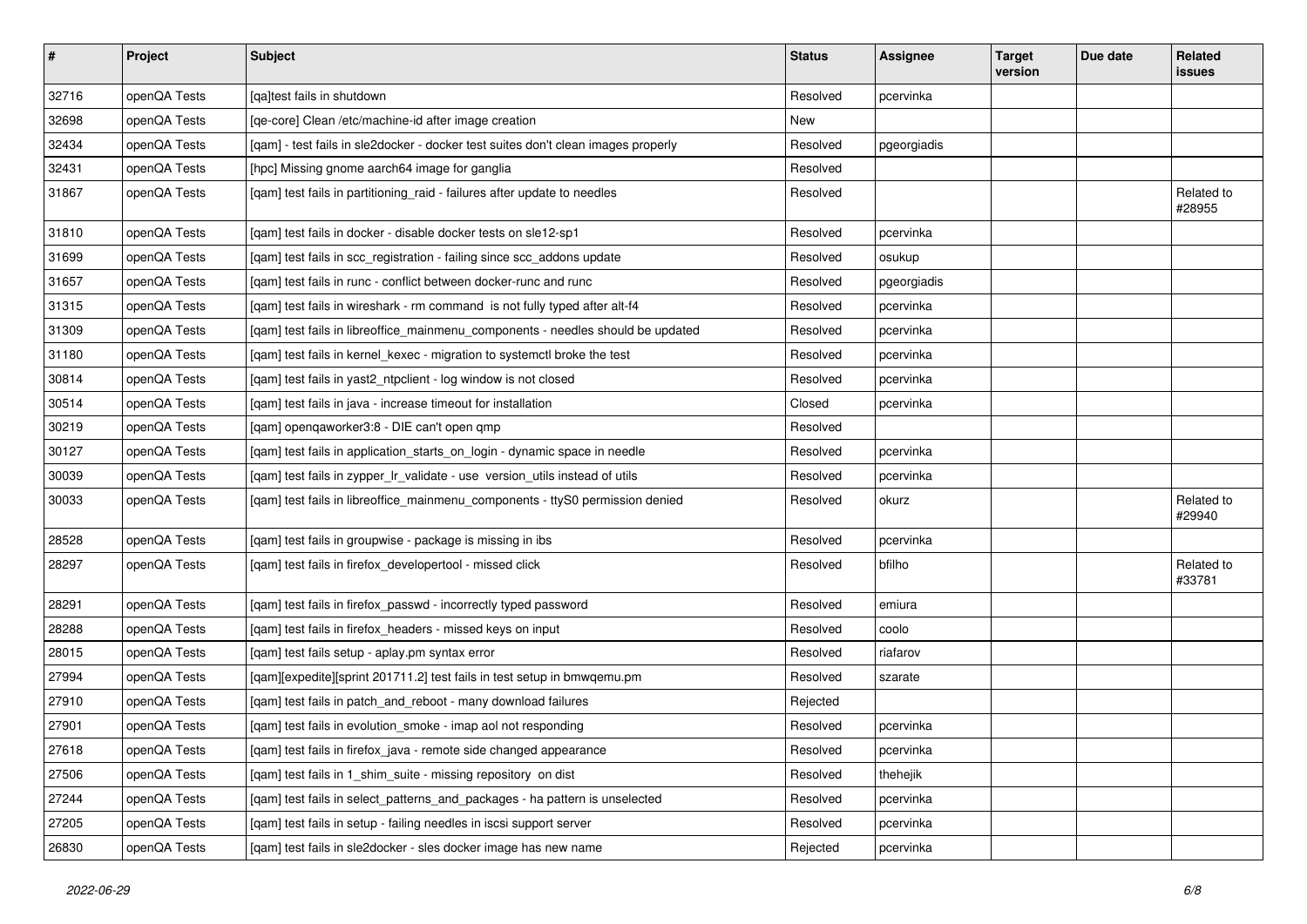| $\vert$ # | Project      | <b>Subject</b>                                                                                            | <b>Status</b> | <b>Assignee</b> | <b>Target</b><br>version | Due date | Related<br>issues                                                      |
|-----------|--------------|-----------------------------------------------------------------------------------------------------------|---------------|-----------------|--------------------------|----------|------------------------------------------------------------------------|
| 25926     | openQA Tests | [gam] test fails in sle2docker                                                                            | Resolved      | pcervinka       |                          |          |                                                                        |
| 21790     | openQA Tests | [gam] test fails in wireshark - test don't match capturing needle                                         | Closed        |                 |                          |          |                                                                        |
| 21774     | openQA Tests | [gam] test fails in evolution mail imap - test hangs on querying authentication types                     | Rejected      | pcervinka       |                          |          | Related to<br>#21814,<br>Related to<br>#29357,<br>Related to<br>#29360 |
| 21052     | openQA Tests | [gam] test fails in shotwell export - failure on first launch                                             | Resolved      | vsvecova        |                          |          |                                                                        |
| 21048     | openQA Tests | [qam] test fails in tracker_search_in_nautilus - keyboard press is not reaching target                    | Resolved      | pcervinka       |                          |          | Related to<br>#5830                                                    |
| 21046     | openQA Tests | [gam] test fails in tracker search in nautilus - keyboard press is not reaching target                    | Rejected      |                 |                          |          |                                                                        |
| 21038     | openQA Tests | [gam] test fails in bootloader s390 - missing install image on ftp server                                 | Workable      |                 |                          |          | Related to<br>#20904,<br>Blocks #25286                                 |
| 20980     | openQA Tests | [gam] test fails in addon products sle                                                                    | Resolved      | riafarov        |                          |          |                                                                        |
| 20904     | openQA Tests | [gam] - test fails in bootloader s390 - ftp is missing install medium                                     | Resolved      | mgriessmeier    |                          |          | Related to<br>#21038                                                   |
| 20804     | openQA Tests | [gam] SLE12-SP3 test fails in system role - incorrect content of variable MAINT TEST REPO                 | Resolved      | osukup          |                          |          |                                                                        |
| 20790     | openQA Tests | [qam] SLE12-SP3 test fails in 1_unknown_- slenkins-tests-openvpn-control                                  | Rejected      | pcervinka       |                          |          | Related to<br>#20002                                                   |
| 20782     | openQA Tests | [gam] test fails in install patterns - mariadb test tries to install devel packages                       | Resolved      | pcervinka       |                          |          |                                                                        |
| 20778     | openQA Tests | [gam] test fails in install update - missing variable INCIDENT PATCH                                      | Resolved      |                 |                          |          |                                                                        |
| 20760     | openQA Tests | [gam] SLE12-SP3 test fails in add update test repo                                                        | Resolved      | dasantiago      |                          |          |                                                                        |
| 20758     | openQA Tests | [qam] SLE12-SP3 test fails in welcome                                                                     | Resolved      |                 |                          |          |                                                                        |
| 20756     | openQA Tests | [qam] SLE12-SP3 test fails in scc_registration                                                            | Resolved      |                 |                          |          |                                                                        |
| 20720     | openQA Tests | [qam][aarch64] test fails in install_patterns -> skips over grub2 menue                                   | Rejected      |                 |                          |          | Related to<br>#20174                                                   |
| 20716     | openQA Tests | [gam] test fails in zypper info triggered on incidents -> needs adaption of pattern match                 | Resolved      | pcervinka       |                          |          |                                                                        |
| 20696     | openQA Tests | [qam] Make evolution_prepare_servers compatibile with openSUSE                                            | Resolved      | pcervinka       |                          |          | Related to<br>#19320                                                   |
| 19492     | openQA Tests | [qam] test fails in addon_products_sle                                                                    | Resolved      |                 |                          |          |                                                                        |
| 19486     | openQA Tests | [qam][sle][functional][s390] test fails in install_update -> consoletest_setup types password to<br>early | Resolved      | okurz           |                          |          | Has duplicate<br>#19530, Has<br>duplicate<br>#19584                    |
| 46487     | openQA Tests | [gam][functional][y] test fails in select patterns and packages                                           | Resolved      | riafarov        | Milestone 24             |          |                                                                        |